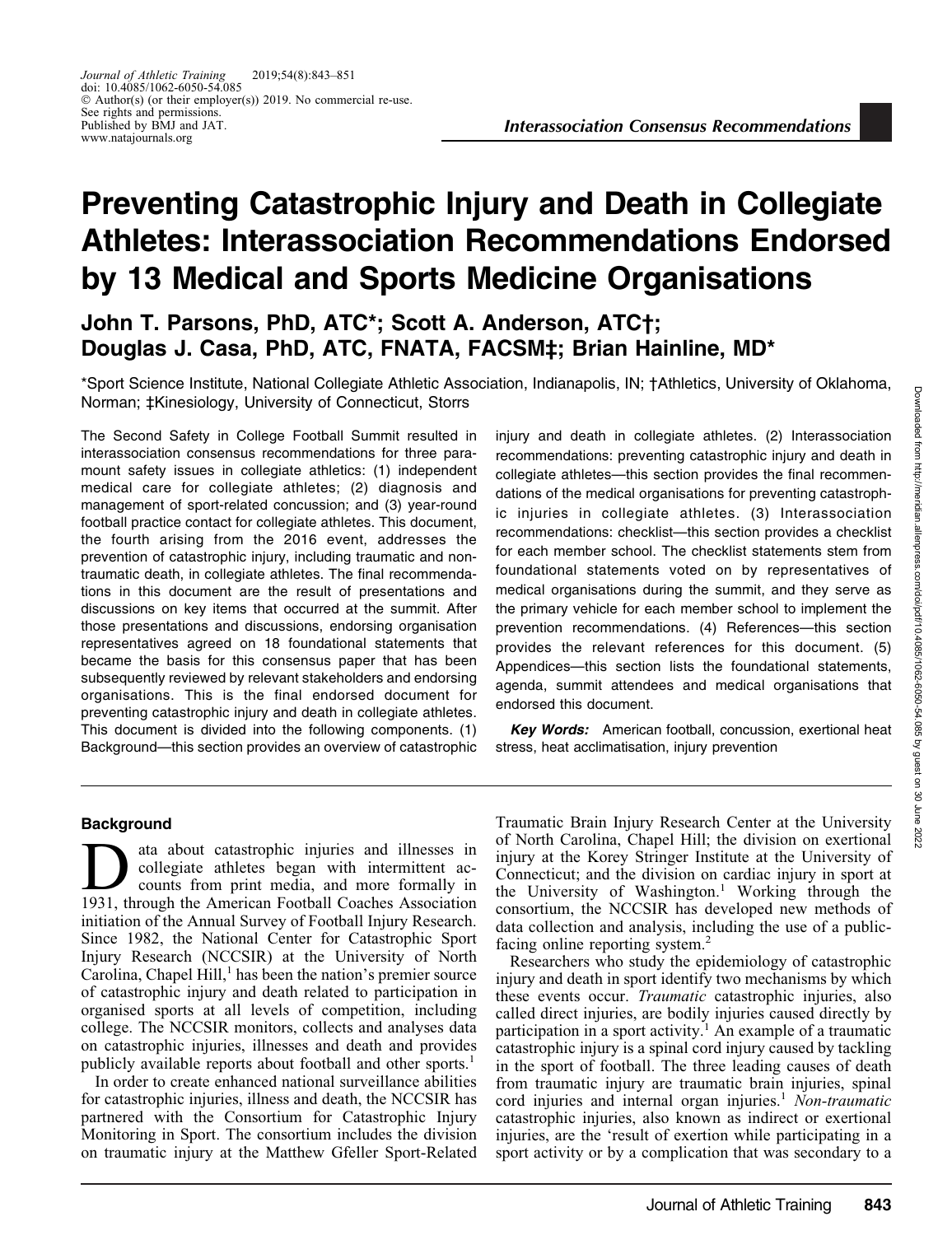non-fatal injury'.<sup>1</sup> An example of a non-traumatic catastrophic injury is sudden cardiac arrest in an athlete occurring during a basketball practice. The two leading causes of death from non-traumatic injury are sudden cardiac death and exertional injuries.<sup>13</sup>

Enhancing a culture of safety in college sports in general, and college football in particular, is foundational to reducing the occurrence of catastrophic injury and death and the basis for bringing college athletics stakeholders to the first Safety in College Football Summit in 2014, and then reconvening in 2016. The goal of this and any sport safety initiative is protecting the life and the long-term well-being of all athletes.

## Catastrophic injury patterns

Since 1982, the first year for which catastrophic injury/ illness data were available across all collegiate sports (ie, National Collegiate Athletic Association (NCAA); National Association of Intercollegiate Athletics; National Junior College Athletic Association), there have been 487 catastrophic injuries or illnesses. Of these, 297 (61%) were traumatic events and 190 (39%) were non-traumatic events.<sup>1</sup> In 2016–2017, the last year for which data across all collegiate sports is available, 19 catastrophic events occurred, five of which were fatal.<sup>1</sup>

Overall, football has the highest number of both traumatic and non-traumatic catastrophic injuries of any collegiate sport. Since 1931, the first year in which footballspecific fatality data were collected, there have been 94 traumatic fatalities in college football and 127 nontraumatic fatalities.<sup>4</sup> More recently, since 1960, there have been 51 traumatic fatalities versus 99 non-traumatic in football.4 After adjusting for the total number of participating athletes, football is joined by male gymnastics, female skiing, male ice hockey and female gymnastics for the highest rates of traumatic catastrophic injury.<sup>1</sup> Traumatic events in football had fallen every decade from 1960 until 1994. That decline is associated with rule modifications based on research, enhanced medical care and education.5 6 Since 1994, the number of traumatic injuries has varied, but at a level generally lower than those of the 1970s and  $1980s$ <sup>1</sup>

Since 1970, in both high school and college football, nontraumatic fatalities have outnumbered traumatic fatalities. At both the high school and college level, football has the highest number of non-traumatic catastrophic events.<sup>1</sup> For example, from 2001 to 2017, the ratio of non-traumatic to traumatic death in collegiate football was 5:1—35 nontraumatic deaths compared with seven traumatic fatalities.4 Across all levels of football, this ratio is 2:1.4 Nontraumatic deaths in American football have remained relatively steady for more than five decades. Data from 2017<sup>4</sup> reveal the current decade will continue this unfortunate and often preventable trend of non-traumatic death that occurs largely in out-of-season or preseason workouts.

While rule modification has the potential to decrease nontraumatic deaths in certain situations (eg, verification of sickle cell trait decreasing exertional collapse associated with sickle cell trait in Division I football), the policy and procedures to prevent non-traumatic catastrophic death have not kept pace with strength and conditioning sessions

and practice sessions that continue to be the setting for record rates of high school and college athlete deaths. For example, of the nine non-traumatic deaths of football players at all levels of the sport in 2017, six occurred during conditioning sessions and one occurred during a strengthening session.<sup>1</sup> For the  $2015-2016$  academic year, six (15%) of the 40 non-traumatic catastrophic injuries and illnesses that occurred across all sports and all levels of competition took place during strength and conditioning sessions.<sup>1</sup> This means that across all sports beside football, non-traumatic injuries are occurring in practice sessions overseen by sport coaches and not during strength and conditioning sessions managed by strength and conditioning professionals.

## Policy developments

Available research provides insight into risk factors for catastrophic injury and has led to policy decisions meant to mitigate those risks. Established research demonstrates that NCAA Division I football athletes with sickle cell trait are at a higher risk of non-traumatic catastrophic events, including death.<sup>578</sup> In response, the last decade has seen an increase in policy recommendations for the prevention of exertional collapse associated with sickle cell trait (ECAST) in collegiate sport. In 2007, the National Athletic Trainers' Association (NATA) released a consensus statement on sickle cell trait in the athlete.<sup>9</sup> By 2013, all three NCAA divisions had adopted legislation requiring confirmation of student–athlete sickle cell trait status before participation.<sup>10–12</sup> This policy, in tandem with targeted onsite precautions, has resulted in a statistically significant decrease in the number of ECAST deaths in college athletes.13 14

Transition periods, defined below, are often associated with poor acclimatisation and fitness levels in athletes returning to activity.15 16 These concerns have prompted several policy developments. In 2003, the NCAA implemented preseason acclimatisation legislation for football.17 18 In the same year, NCAA Division I passed a bylaw<sup>19</sup> specific to Football Bowl Subdivision and Football Championship Subdivision football that requires any strength and conditioning professional who conducts voluntary off-season weight training or conditioning activities to be certified in first aid and cardiopulmonary resuscitation and to be accompanied by a member of the sports medicine staff who has unchallengeable authority to cancel or modify the workout for health and safety reasons. NCAA Division II passed similar legislation 1 year later.<sup>20</sup> In Division I, the unchallengeable authority component of this legislation was extended to all sports other than football in situations when a member of the sports medicine staff is present at a workout. In 2012, NATA released interassociation best practices on the prevention of sudden death in collegiate athletes during strength and conditioning drills.<sup>15</sup> As of 2016, all three NCAA divisions have legislation that requires strength and conditioning professionals to have a certification from either a nationally recognised strength and conditioning certification programme<sup>21 22</sup> or from an accredited strength and conditioning certification programme.<sup>23</sup>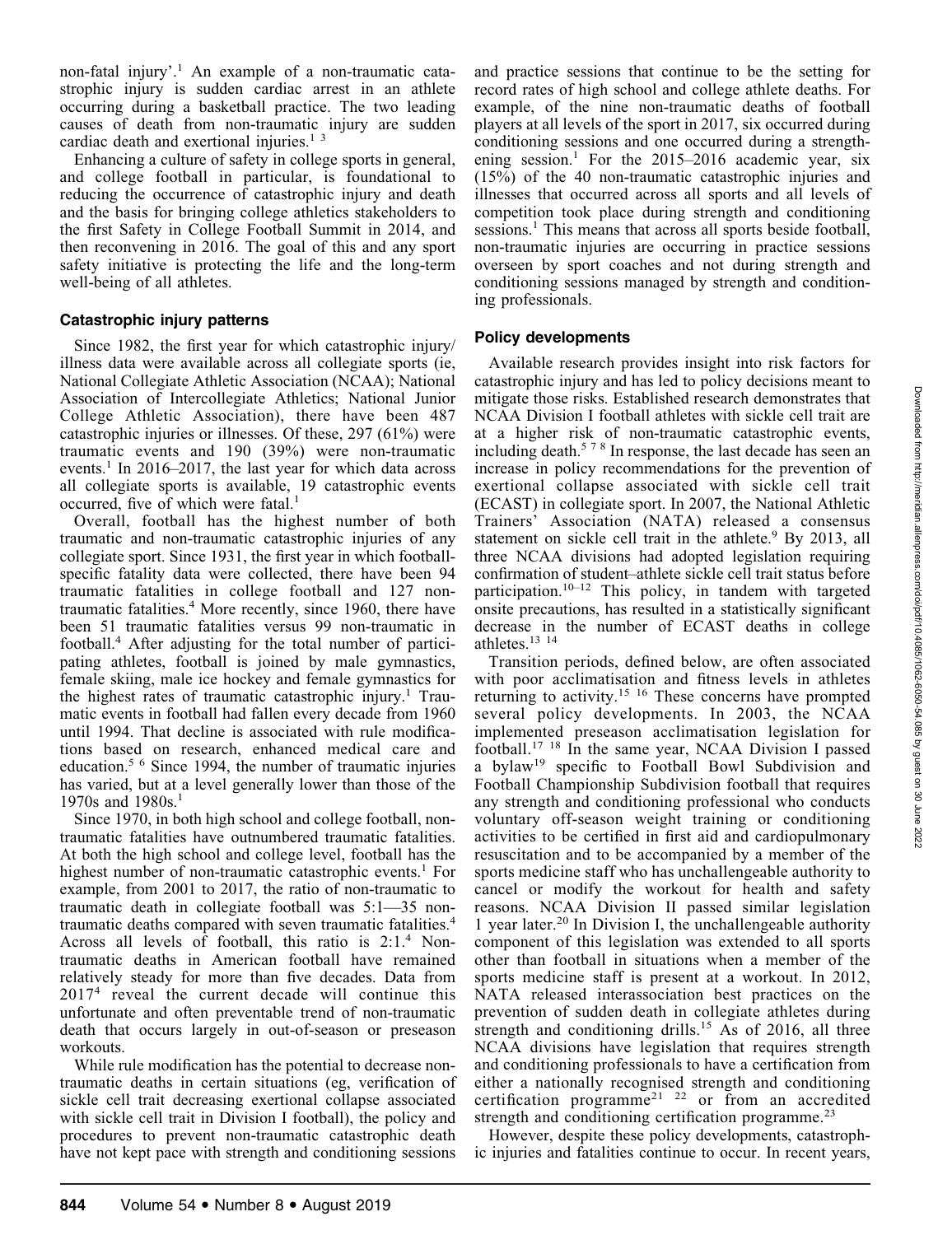most of the fatalities are from non-traumatic causes. These can be mitigated at the member school with appropriate strategies.

## Prevention considerations

Non-traumatic deaths can be mitigated locally through implementation of consensus-based and science-based recommendations. Yet, the number of non-traumatic fatalities are twice those of traumatic fatalities. There have been 99 non-traumatic deaths in collegiate football compared with 51 traumatic deaths since 1960. Just as most of the fatal head injuries and catastrophic cervical spine injuries occurring from 1960 to 1975 can be directly related to the style of play in the sport of football during that time, $24-26$  non-traumatic, exertion-related death is directly related to the conduct and construct of workouts intended to prepare athletes to play sport.<sup>5 16 27 28</sup> Whereas spearing is often the mechanism for traumatic catastrophic injury and death in football, $25 \times 26$  intense, sustained exertion that is not sport-specific and does not include appropriate work-to-rest ratios coupled with modifications for individual risk and precautions, is too often the mechanism for exertion-related non-traumatic fatality.<sup>5</sup> 9 16 27-29

In summary, since 1970, traumatic deaths have undergone a steep and steady decline; non-traumatic deaths, however, have remained steady since 1960. The current era, from 2000 to present, is notable for year-round training for football coupled with the highest incidence of nontraumatic sport-related training deaths in football in recorded history. A major goal of this document is to identify a proper combination of strategies to prevent the condition from arising in the first place; ensurance of optimal medical care delivery by key stakeholders onsite; and transparency and accountability in workouts.

## Interassociation recommendations

## Preventing catastrophic injury and death in collegiate athletes

Best practices for preventing catastrophic injury in collegiate sport are organised into six key areas that are informed by and reflect the 18 consensus foundational statements identified in the online supplementary appendix 1. These recommendations are summarised and distilled into the checklist found in table 1.

## Recommendation 1: sportsmanship

The principle of sportsmanship is foundational to NCAA athletics competition and creates a moral and ethical framework within which athletics competition occurs. This framework rejects any intentional effort by athletes to use any part of their body, uniform or protective equipment as a weapon to injure another athlete or themselves.<sup>30</sup> This philosophical commitment is further amplified by express statements about the value of sportsmanship in sport playing rules.31–33 The avoidance of on-field or on-court behaviours intended to cause injury to another athlete must become part of the cultural foundation from which all subsequent sport safety initiatives arise.

While acknowledging that football, like other contact/ collision sports, is an aggressive, rugged contact sport, the rules of football and of all other sports identify a responsibility shared by all involved to conduct themselves according to a shared ethical code.<sup>33</sup> This code requires that the head and helmet not be used as a weapon and that unsportsmanlike efforts to deliberately injure an opponent are outside the boundaries of fair and legal play. The act does not need to be purposeful to be considered an infraction.

Given this commitment to sportsmanship, coupled with the considerable safety implications of its violation, the following recommendations regarding deliberate injury to an opponent should be considered in all sports:

- 1. A player should be ejected immediately from competition (in addition to a particular penalty) for a first infraction.
- 2. Video replay (when available) after the competition can verify missed calls and could lead to suspension from the next competition. Conferences play a crucial role in this process and should commit themselves to this responsibility.
- 3. Officials who fail to call such infractions should be educated and/or disciplined appropriately.
- 4. In helmeted sports, rules should be further developed to prohibit and penalise the initiation of contact with the head/helmet and should be uniformly enforced.

## Recommendation 2: protective equipment

Protective equipment that is used in sport typically must be manufactured and maintained according to performance and safety standards promulgated by standards organisations such as the National Operating Committee on Standards for Athletic Equipment  $(NOCSAE)^{34}$  35 and American Society for Testing and Materials International.<sup>36</sup> Where sport playing rules required equipment to comply with existing standards, the legality of the equipment is dependent on compliance, certification or both with existing standards. For example, current playing rules in the sport of football require that helmets be manufactured and maintained according to standards established by NOCSAE. These standards have been demonstrated to reduce the occurrence of catastrophic brain injury.<sup>37</sup> In some cases, as with the helmet in the sport of football, equipment must be maintained through a reconditioning process. Where this responsibility exists, member institutions must remain vigilant about ensuring necessary maintenance to ensure the continued safety and legality of protective equipment.

The following should be implemented across all sports:

1. Every member school should establish policy to ensure annual certification, recertification and compliance, as appropriate, with all protective equipment standards.

## Recommendation 3: acclimatisation and conditioning

Many non-traumatic deaths take place during the first week of activity of a transition period in training.<sup>15</sup> Given this fact, it is imperative to recognise the vulnerability during these periods and to ensure that both proper exercise and heat acclimatisation are implemented.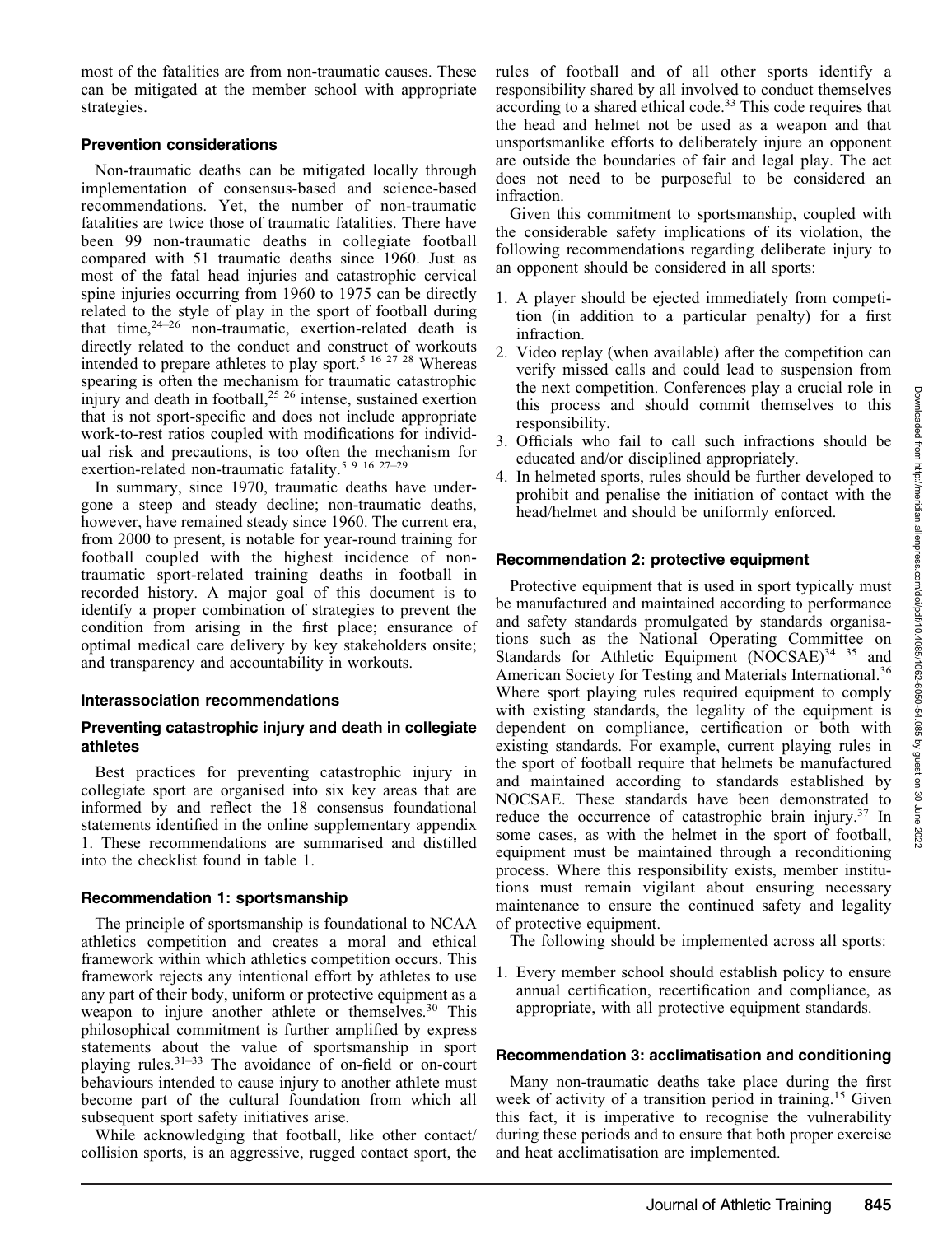#### Table 1. Interassociation Recommendations: Checklist

#### Traumatic: General Yes No Comments

In all sports, all practices and competitions adhere to existing ethical standards.

- In all sports, using playing or protective equipment as a weapon is prohibited during all practices and competitions.
- In all practices and competitions, deliberately inflicting injury on another player is prohibited.
- All playing and protective equipment, as applicable, meets relevant equipment safety standards and related certification requirements.
- There should be a regularly rehearsed emergency action plan consistent with the Concussion Safety Protocol Checklist for all venues at which practices or competitions are conducted.
- There is a regularly rehearsed emergency action plan consistent with the Concussion Safety Protocol Checklist for all suspected concussions.
- There is a regularly rehearsed emergency action plan consistent with the Concussion Safety Protocol Checklist for all suspected moderate or severe traumatic brain injuries.
- There is a regularly rehearsed emergency action plan consistent with the Concussion Safety Protocol Checklist for all suspected cervical spine injuries.
- Annual education and prevention strategies about catastrophic injuries are provided to all sports coaches.
- Annual education and prevention strategies about catastrophic injuries are provided to all strength and conditioning professionals.
- Annual education and prevention strategies about catastrophic injuries are provided to all primary athletics healthcare providers (ie, team physicians and athletic trainers).
- Annual education and prevention strategies about catastrophic injuries are provided to all collegiate athletes.
- Annual education and prevention strategies about catastrophic injuries are provided to all athletics administrators.

#### Traumatic: Contact/Collision Helmeted Sports

All contact/collision, helmeted practices and competitions adhere to existing ethical standards.

- All contact/collision, helmeted practices and competitions adhere to keeping the head out of blocking and tackling.
- All contact/collision, helmeted practices and competitions adhere to prohibiting the use of the helmet as a weapon.
- All contact/collision, helmeted practices and competitions adhere to not deliberately inflicting injury on another player.
- All contact/collision, helmeted practices and competitions adhere to maintaining and certifying helmets to existing helmet safety standards.

#### Non-Traumatic: General

- All practices and strength and conditioning sessions adhere to established scientific principles of acclimatisation and conditioning.
- Conditioning periods are phased in gradually and progressively to encourage proper exercise acclimatisation and to minimise the risk of adverse effects on health.
- The first 7 days of any new conditioning cycle are considered a transition periods and a time of physiological vulnerability for athletes.
- Transition periods for athletes include but are not limited to returning after an injury or illness.
- Transition periods for athletes include, but are not limited to, returning after school break (eg, winter, spring, summer).
- Transition periods for athletes include but are not limited to, beginning as a delayed start.
- Training and conditioning sessions are appropriately calibrated and include limitations on total volume and intensity of activity, especially during the first 4 days of transition periods.
- All workouts have a written plan that is exercise science-based, physiologically sport specific and tailored to the individual.
- Workout plans are approved by a credentialed strength and conditioning professional, or the responsible sport coach if a strength and conditioning professional is not available at the institution.
- Components of the workout plan include volume, intensity, mode and duration.
- Activity location is stated in the workout plan to accommodate venue-specific emergency action planning. Workout plans are reproducible on request and shared with the primary athletics healthcare providers (team physician and athletic trainer) before the session in which they are to be used.
- Modification due to hazardous environmental conditions, scheduling considerations, etc, is supported. The amended workout plan maintains the above principles.
- Exercise never is used for punitive purposes.
- Educational background, sport experience and credentialing are verified for all strength and conditioning professionals.
- All strength and conditioning professionals have a reporting line into the sports medicine or sport performance lines of the institution.
- Emergency action plans are developed and rehearsed annually for all venues in which practices or competitions are conducted.

Emergency action plans are developed and rehearsed annually for head and neck injuries.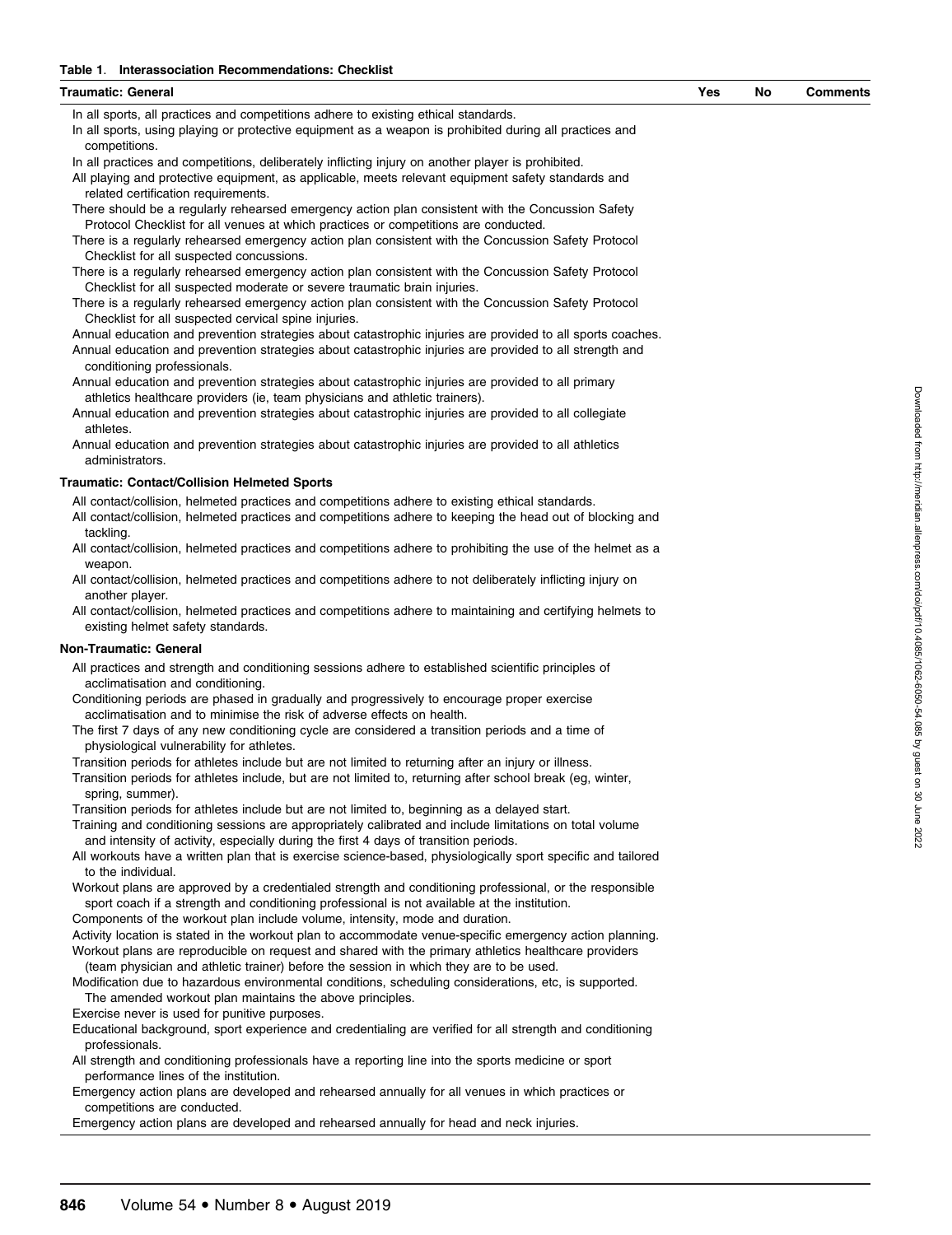| Emergency action plans are developed and rehearsed annually for cardiac arrest.                                                                                            |
|----------------------------------------------------------------------------------------------------------------------------------------------------------------------------|
| Emergency action plans are developed and rehearsed annually for exertional heat illness and heat<br>stroke.                                                                |
| Emergency action plans are developed and rehearsed annually for exertional rhabdomyolysis.                                                                                 |
| Emergency action plans are developed and rehearsed annually for exertional collapse associated with<br>sickle cell trait.                                                  |
| Emergency action plans are developed and rehearsed annually for any exertional or non-exertional<br>collapse.                                                              |
| Emergency action plans are developed and rehearsed annually for asthma.                                                                                                    |
| Emergency action plans are developed and rehearsed annually for diabetic emergency.                                                                                        |
| Emergency action plans are developed and rehearsed annually for mental health emergencies.                                                                                 |
| Strength and conditioning venues have emergency action plans specific to the venue, sport and<br>circumstances.                                                            |
| The institution has adopted requirements for the annual education and training for the prevention of<br>sudden death in sport for strength and conditioning professionals. |
| The institution has adopted requirements for the annual education and training for the prevention of<br>sudden death in sport for sport coaches.                           |
| The institution has adopted requirements for the annual education and training for the prevention of<br>sudden death in sport for athletic trainers.                       |
| The institution has adopted requirements for the annual education and training for the prevention of<br>sudden death in sport for team physicians.                         |
| The institution has adopted requirements for the annual education and training for the prevention of<br>sudden death in sport for collegiate athletes.                     |
| The institution has adopted requirements for the annual education and training for the prevention of<br>sudden death in sport for athletics administrators.                |

consistent with the document, Interassociation recommendations: preventing catastrophic injury and death in collegiate athletes. Abbreviations: NCAA, National Collegiate Athletic Association.

Transition periods hold particular risk, but absent adherence to established standards, best practices and precautions, collegiate athletes are at risk at all points in the offseason regimen. For example, February and July typically are not transition times, yet from 2000 to 2017, they are the deadliest months of winter and summer training in collegiate football.28 Acclimatisation and physiological progression with a basis of exercise science and sport specificity are the cornerstones of safe conditioning and physical activity. It takes approximately 7–10 days for the body to acclimatise to the physiological and environmental stresses placed on it at the start of a conditioning or practice period, especially during periods of warm or hot weather or rapid increase in warm and hot conditions and sudden exposure to altitude.15 38 39

Acclimatisation, especially heat acclimatisation, can occur only through repeated exposure to a hot environment<sup>40</sup> while progressively increasing the volume and intensity of physical activity.<sup>41</sup> Unfortunately, perceived time pressures by coaches coupled with the culture of certain sports that excesses in training make athletes tough, disciplined and accountable contribute to a tendency to overload athletes during transition periods.<sup>15 42</sup>

A minimum expectation is that all strength and conditioning sessions, regardless of when in the year they occur, should be evidence or consensus based; sport-specific; intentionally administered; appropriately monitored, irrespective of the phase of training and not punitive in nature.

For acclimatisation and conditioning, the following direction should be considered for all sports and by any individual responsible for the planning and/or implementation of training and conditioning sessions, whether that be a strength and conditioning professional or a sport coach:

1. Training and conditioning sessions should be introduced intentionally, gradually and progressively to encourage proper exercise acclimatisation and to minimise the risk of adverse effects on health. This is especially important during the first 7 days of any new conditioning cycle, which should be considered a *transition period*. A lack of progression and sport specificity in the volume, intensity, mode and duration of conditioning programmes in transition periods has been noted as a primary factor in non-traumatic fatalities.<sup>16</sup> Importantly, in this period of year-round sport, new conditioning cycles can occur several times throughout the year and are not limited to the beginning of a competitive season. During transition periods, athletes should be instructed to avoid additional volunteer sessions of physical activity (eg, 7-on-7 drills, pickup games, drill work). Physical activity schedules during transition periods should be well prescribed, accounting for all sources of physical activity in which an athlete engages.

Examples of transition periods for athletes include, but are not limited to:

a. Individual transitions.

- 1. Athletes new to the programme.
- 2. Returning after an injury or illness.
- 3. Any delayed participation relative to the team schedule.
- b. Team transitions.
	- Resumption of training after an academic break (eg, winter, spring, summer breaks).
	- 2. Training and conditioning sessions should be exercise-science based and physiologically representative of sport and the performance components. Condi-

Yes No Comments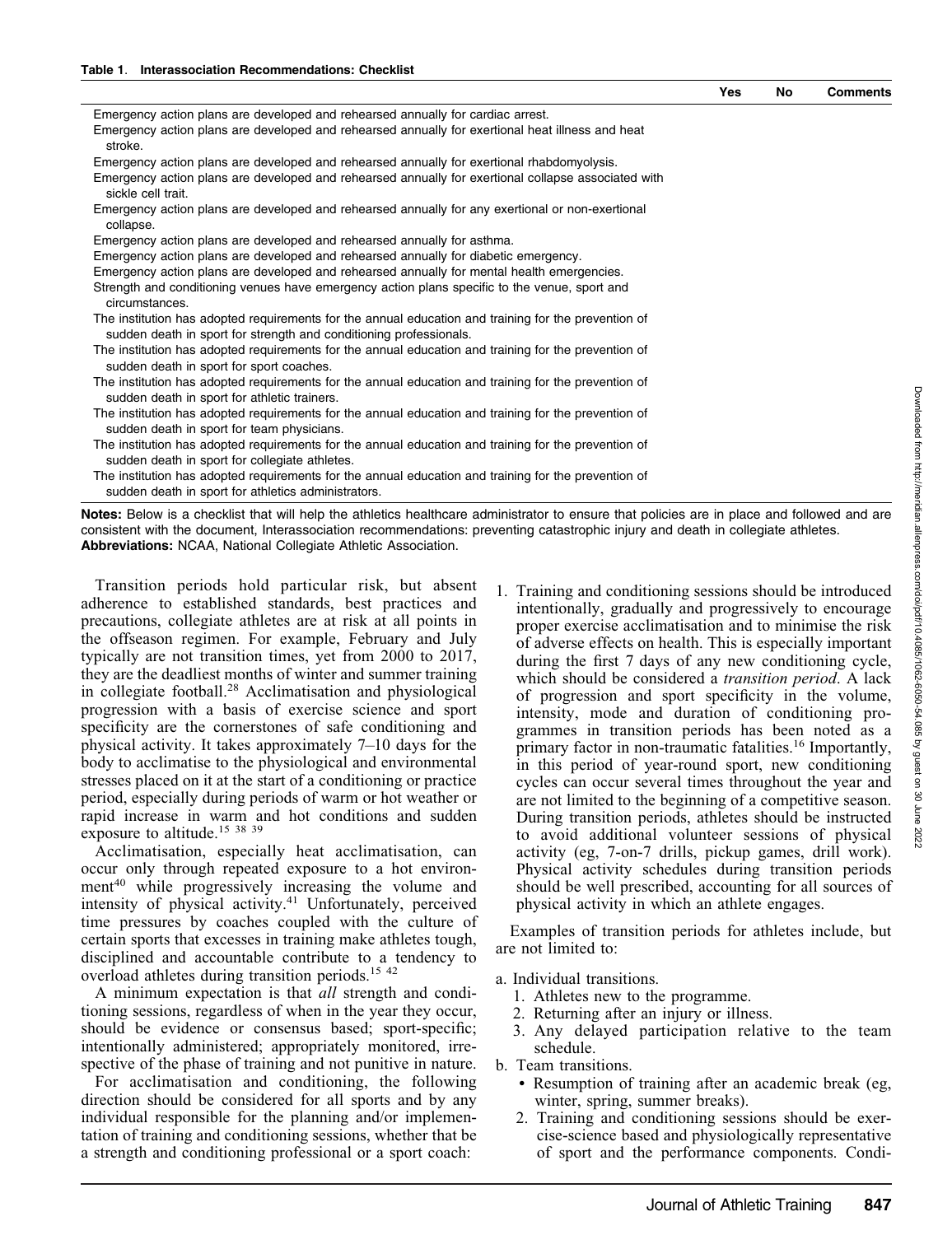tioning programmes should begin with work-to-rest ratio intervals appropriate for the goals of the training session and that allow for proper recovery.

- 3. Collegiate athletes are especially vulnerable to exertional injuries during the first 4 days of transition periods, and the data support that modifications in these periods can greatly decrease risk of catastrophic events.<sup>14</sup> During this time, training and conditioning sessions should be appropriately calibrated and include limitations on total volume and intensity of activity. This may be accomplished in several ways. For example, holding only one training and conditioning session per day during the transition period may be effective for limiting the volume of physical activity.
	- a. Properly training during transition periods should also greatly reduce or eliminate rhabdomyolysis, which is largely preventable. Since 2007, 57 NCAA collegiate athletes have been reported as suffering from exertional rhabdomyolysis in nine team outbreaks representing eight different institutions, with 51 of the afflicted collegiate athletes requiring hospitalisation.<sup>43</sup> Novel over exertion, or exertion caused by new activities or at unaccustomed volume or intensity, is the single most common cause of exertional rhabdomyolysis and is characterised as too much, too soon and too fast in a workout regimen.<sup>14</sup> Team outbreaks of exertional rhabdomyolysis in NCAA athletes have similarities of irrationally intense workouts designed and conducted by coaches and/or strength and conditioning professionals.<sup>43</sup>
	- b. When phasing in activity during transition periods, athletics staff members should consider the following:
		- 1. Days/week.
		- 2. Body part.
		- 3. Activity/exercise.
		- 4. Sets/repetitions/distance.
		- 5. Load (per cent of one-repetition maximum, that is, 1 RM).
		- 6. Work–rest ratio.
		- 7. Modifications: position; individual; return from injury; environment.
- 4. All training and conditioning sessions should be documented. In addition, all training and conditioning sessions should:
	- a. Be approved by a credentialed strength and conditioning professional, or by the head sport coach at institutions that do not employ strength and conditioning professionals.
	- b. Address exercise volume, intensity, mode and duration.
	- c. Ensure the location of the training and conditioning session is identified in the plan to accommodate venue-specific emergency action planning.
	- d. Be reproducible on request and be shared with the primary athletics healthcare providers (team physician and athletic trainer) before the session in which they are to be used.
	- e. Be modified in response to hazardous environmental conditions, scheduling considerations, etc.

The amended workout plan should maintain the above principles.

5. A disciplinary system should be developed and applied to strength and conditioning professionals and sport coaches who fail to follow these recommendations. Such penalties could include suspension and/or termination by the member school. Additionally, failure to follow the recommendations could be a reportable offence by member schools to the NCAA.

### Recommendation 4: emergency action plan

There is broad agreement that the most effective way to prevent catastrophic fatalities and manage non-fatal catastrophic events is through a sound and well-rehearsed emergency action plan.<sup>13</sup> <sup>15</sup> <sup>29</sup> <sup>44</sup> <sup>45</sup> Venue-specific emergency action plans are a cornerstone of emergency readiness for campus and athletics healthcare providers.<sup>38 46</sup>

Emergency action plans should be readily available to all members of the athletics and emergency medical system community, located both centrally and at each venue at which athletics activities will occur and should be rehearsed with all relevant sports medicine and coaching staff at least once a year. Equipment necessary to execute the emergency action plan should be available to each venue at which athletics activities will occur. Emergency action plan rehearsal also should be incorporated into new employee orientation.

At a minimum, well-rehearsed and venue-specific emergency action plans should be developed for the following catastrophic events:

- 1. Head and neck injury.
- 2. Cardiac arrest.
- 3. Heal illness and heat stroke.
- 4. Exertional rhabdomyolysis.
- 5. Exertional collapse associated with sickle cell trait.
- 6. Any exertional or non-exertional collapse.
- 7. Asthma.
- 8. Diabetic emergency.
- 9. Mental health emergency.

In addition, well-rehearsed and venue-specific emergency action plans should be consistent with the NCAA Concussion Safety Protocol Checklist.<sup>47</sup> This checklist was created in response to NCAA legislation passed by the Division I conferences with autonomy in January  $2015^{47}$ and subsequently by all three divisions. The checklist facilitates the development of a comprehensive and coordinated set of policies to guide institutions in the diagnosis and management of collegiate athlete concussions and in the eventual return to play and return to the classroom by those athletes. Head injury emergency action plans should be created for the following suspected conditions:

- 1. Concussion.
- 2. Moderate or severe traumatic brain injury.
- 3. Cervical spine injuries.

Special considerations:

1. Cardiac emergencies—research has shown that in sudden cardiac arrest, the probability of survival drops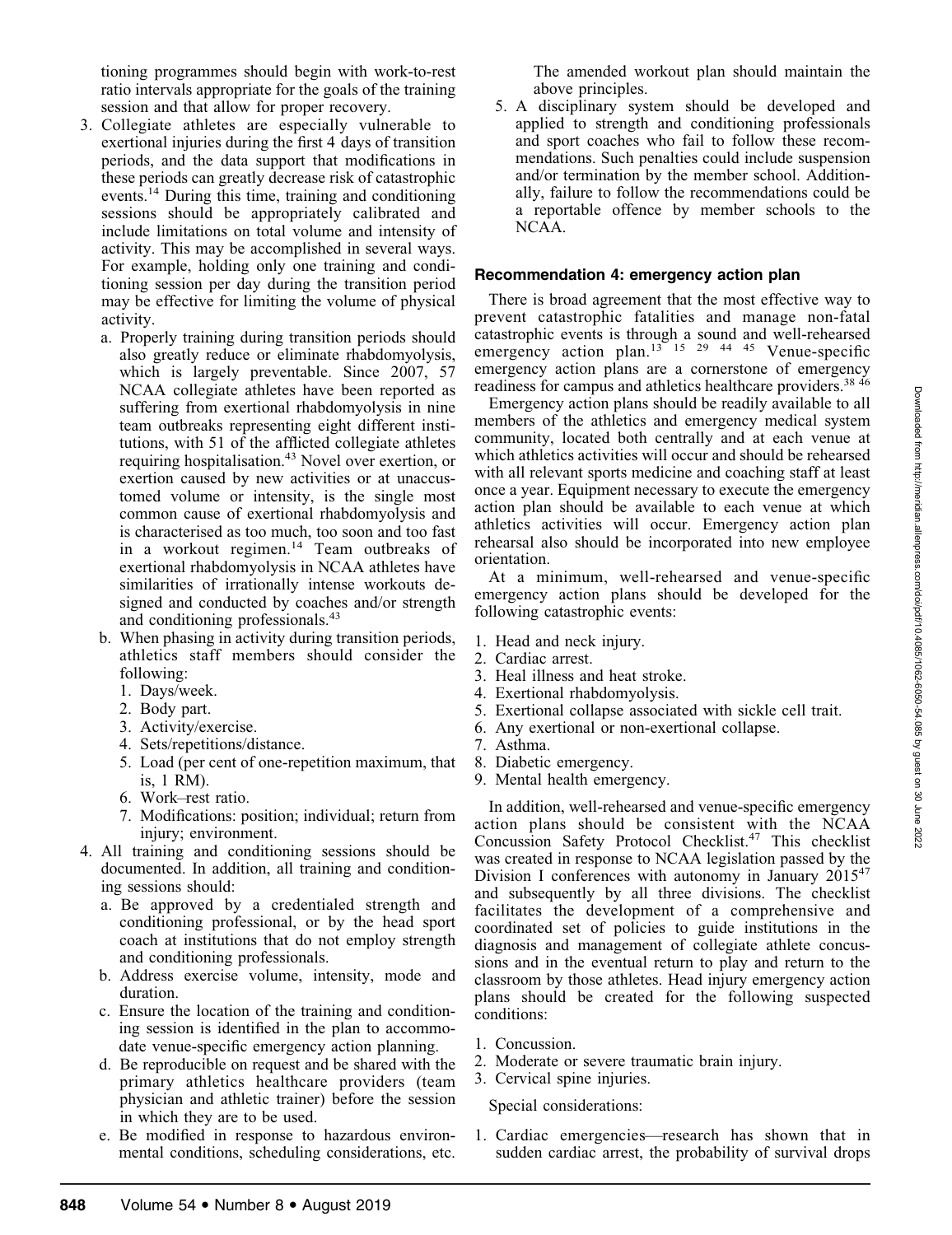by 7%–10% for every minute of active arrest, whereas the probability of survival is 89% in properly administered cardiopulmonary resuscitation (CPR) and automated external defibrillators (AED).<sup>48 49</sup> The location of AEDs should be documented and should reflect a strategy that ensures their arrival at the scene of a collapse with target goal of collapse-to-shock in less than 3 min.49 All AEDs should be checked at least monthly to assure they are fully charged.<sup>49</sup>

2. Exertional heat illness emergencies—exertional heatstroke is a medical emergency that is characterised by extreme hyperthermia  $(>40.0^{\circ}C>/>104^{\circ}F)$  and central nervous system dysfunction such as altered behaviour or decreased consciousness.<sup>41</sup> To differentiate heatstroke from other acute medical events, primary athletics healthcare providers should be prepared to measure core body temperature using rectal thermometry. Rectal temperature has been demonstrated as the most accurate method for measuring body temperature, whereas other methods such as axillary, tympanic (aural), temporal, oral and skin measurements are not valid or reliable predictors of core temperature.<sup>50</sup> During warm weather events, but especially preseason practices of fall season sports, resources (eg, equipment and personnel) should be readily available to ensure that full-body ice water immersion can be conducted in a timely manner. Full body immersion in cold water  $(1.7^{\circ}C - 15.0^{\circ}C/35^{\circ} - 59^{\circ}F)$ is the most effective immediate treatment of exertional heatstroke, with fatality rates close to zero if the body temperature is brought to less than  $40.0^{\circ}$ C within 30 min after collapse.<sup>41</sup> Full-body cold water immersion should be conducted before patient transport and should be continued until the body has cooled to a temperature below  $38.9^{\circ}C/102^{\circ}F$ . During cold water immersion, body temperature should be continuously monitored with rectal thermometry.

## Recommendation 5: responsibilities of athletics personnel

Physical activity should never be used for punitive purposes. Exercise as punishment invariably abandons sound physiological principles and elevates risk above any reasonable performance reward.<sup>15</sup> As stated in the 2014–2015 NCAA Sports Medicine Handbook, this principle has been reinforced by the NCAA Committee on Competitive Safeguards and Medical Aspects of Sports.<sup>51</sup> All athletics personnel, including both sport and strength and conditioning professionals, as well as primary athletics healthcare providers, should intervene when they suspect that physical activity is being used as punishment. Although 'intent' of punishment may be difficult to establish, punishment workouts use unsound physiological principles, as enumerated in this document.

All training and conditioning sessions should be administered by personnel with demonstrated competency in the safe and effective development and implementation of training and conditioning activities, and with the necessary training to respond to emergency situations arising from those activities.

NCAA bylaws in all three divisions require that strength and conditioning professionals have a strength and conditioning certification from either a nationally accredited<sup>23</sup> or nationally recognised,<sup>21</sup> <sup>22</sup> strength and conditioning certification programme. Additional NCAA bylaws in Division  $I^{19}$  <sup>20</sup> require that strength and conditioning professionals must be accompanied by members of the sports medicine staff when conducting voluntary, offseason conditioning sessions and that in these situations, the sports medicine staff members have unchallengeable authority to cancel or modify workouts for health and safety reasons.

In Division III, where the presence of full-time strength and conditioning professionals may be rare, and where as a result, sport coaches may provide strength and conditioning services to all collegiate athletes, legislation is more nuanced. Any sport coach can conduct an in-season workout without needing a strength and conditioning certification. Only strength and conditioning professionals with nationally recognised certifications can conduct voluntary workouts in the offseason, and then only during the regular academic year and only if the voluntary workouts are being conducted for all collegiate athletes. $21$ This legislation anticipates a situation where a sport coach is otherwise serving a broader, campus-wide responsibility as strength and conditioning beyond the sport he or she coaches.

The following questions about the strength and conditioning credential should be considered when hiring a strength and conditioning professional:

- 1. Is the strength and conditioning credential one that reflects attaining of relevant competencies in the delivery of strength and conditioning services to collegiate athletes and team?
- 2. Is the credential conferred by a certification programme/ process that is nationally accredited?
- 3. What are the requisite educational standards required for certification eligibility, as well as the continuing education requirements required by the certification programme?
- 4. Does the certification require CPR and AED certification?
- 5. Does the certification require a baccalaureate degree or higher, and is it in a degree field with relevance to the provision of strength and conditioning services?

The current state of credentialing across the strength and conditioning profession makes it difficult to ensure that all strength and conditioning professionals have the requisite competency to safely and effectively conduct conditioning sessions. Many organisations currently offer 'strength and conditioning' credentials, though there is significant variability in both the content represented by these credentials and the rigour required to attain them. The complete absence of state regulation further complicates this landscape because there is no clearly established strength and conditioning scope of practice, and therefore, there is no authoritative accounting of the knowledge and skill domains required for the safe and effective practice of a strength and conditioning professional. If carefully considered, the five questions above can assist institutions in identifying strength and conditioning credentials reflecting the attainment of minimal competence in provision of strength and conditioning services. Moreover, the US Registry of Exercise Professionals (see usreps.org/Pages/ Default.aspx) contains those strength and conditioning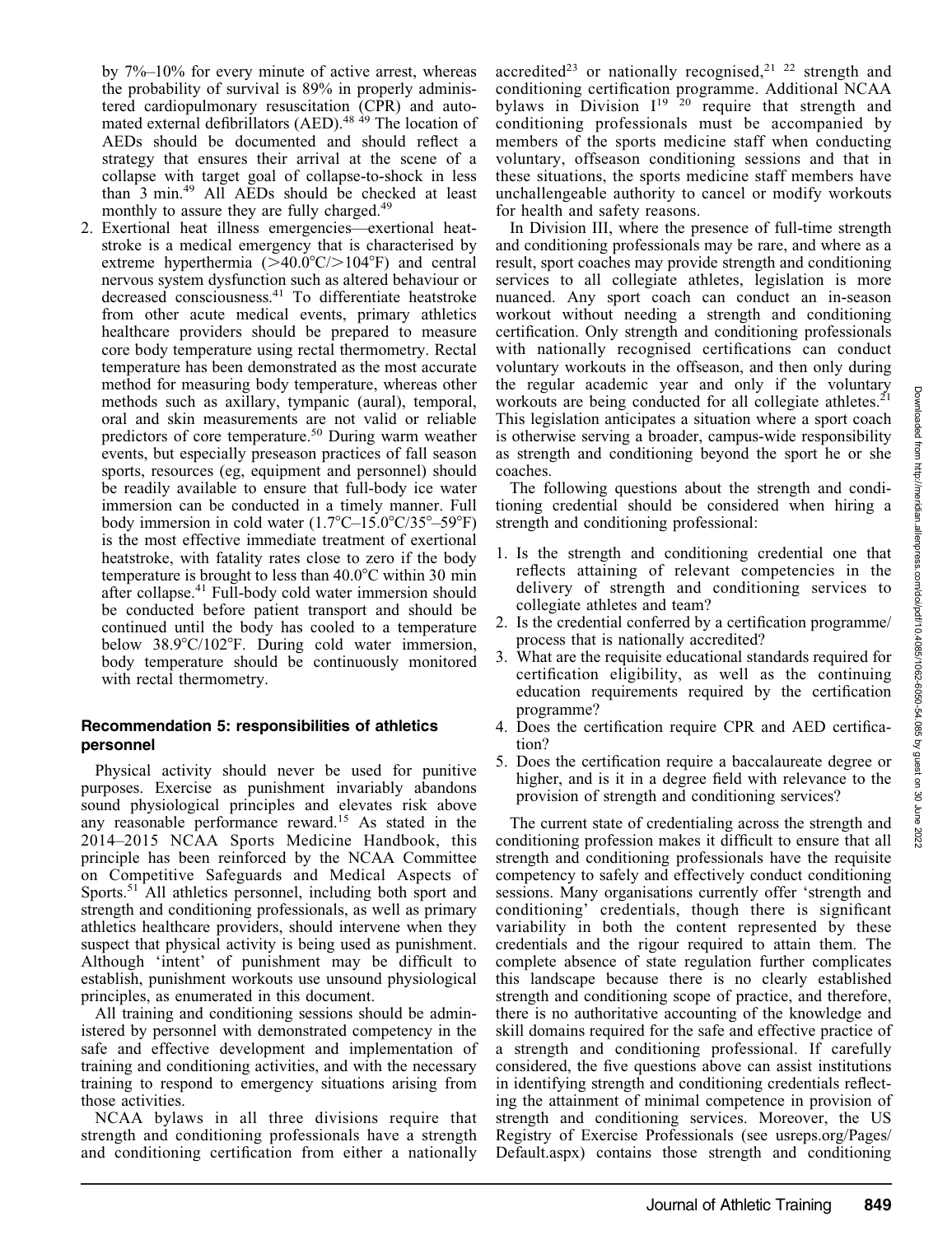professions with certifications from programmes accredited by the National Commission for Certifying Agencies. NCCA accreditation is considered a marker of quality for certification programmes in the health and/or medical domains.

Although documentation of training and certification are important, an additional problem arises through the increasingly close alignment between sport coaches and strength and conditioning professionals, especially in the sport of football. Strength and conditioning professionals are frequently hired by the head football coach and/or subject to their administrative oversight. This alignment is problematic because it contributes to the perception that strength and conditioning professionals are members of the coaching staff rather than independently credentialed strength and conditioning professionals. Such singular alignment and reporting are not consistent with this document. All strength and conditioning professionals should have a reporting line into the sports medicine or sport performance lines of the institution. This includes sport coaches who have responsibility for providing strength and conditioning services across all sport teams.

## Recommendation 6: education and training

Beyond strength and conditioning professionals, each institution should adopt requirements for the education and training of athletics personnel, including as a minimum, but not limited to, strength and conditioning professionals, sport coaches and primary athletics healthcare providers. Education should focus on preventing catastrophic injury and sudden death in sport. Such education and training should occur annually. Regular education not only can serve to improve the recognition and response skills of those who may be involved in a catastrophic event but also can contribute to a heightened state of organisational mindfulness that contributes to an environment of emergency readiness. Education and prevention strategies should be customised for the unique learning needs of relevant stakeholders and their roles in the athletic team.

Such training should include the following:

- 1. Foundational information regarding emergency action plans.
- 2. Environmental monitoring (heat/humidity, lightning).
- 3. Head and neck injuries.
- 4. Cardiac arrest.
- 5. Heat illness and heatstroke.
- 6. Exertional rhabdomyolysis.
- 7. Exertional collapse associated wiht sickle cell trait.
- 8. Any exertional or nonexertional collapse.
- 9. Asthma.
- 10. Diabetic emergency.
- 11. Mental health emergency.
- 12. Proper training principles/principles of periodisation.

## Supplement

Additional material is published online only. To view please visit the journal online (http://dx.doi.org/10.1136/bjsports-2019- 101090).

## Acknowledgements

The authors thank the participants in the 2016 Second Safety in College Football Summit and the organisations who have endorsed and/or given affirmation of value to this document. Finally, the authors are grateful to the NCAA Committee on Competitive Safeguards and Medical Aspects of Sports; Board of Governors; and the membership for their support in guiding this document to become NCAA Association-wide policy.

## **Contributors**

All authors substantially contributed to this work. All authors were responsible for the conception and design of the document. JP wrote the first draft of the paper which was then critically revised and approved by all authors. JP and BH are accountable for the work.

## Competing interests

None declared.

## Patient and public involvement statement Patient consent for publication

Not required.

## Ethics approval Provenance and peer review

Not commissioned; externally peer reviewed.

## Permission

This article has been co-published in the British Journal of Sports Medicine and Journal of Athletic Training.

## **References**

- 1. Yau R, Kucera KL, Thomas LC, et al. Catastrophic sports injury research: Thirty-fifth annual report fall 1982-Spring 2017. Chapel Hill, NC: National Center for Catastrophic Sport Injury Research at the University of North Carolina at Chapel Hill, 2018.
- 2. Kucera KL, Fortington LV, Wolff CS, et al. Estimating the International burden of sport-related death: a review of data sources. Inj Prev 2019;25:83–9.
- 3. Van Camp SP, Bloor CM, Mueller FO, et al. Nontraumatic sports death in high school and college athletes. Med Sci Sports Exerc 1995;27:641–7.
- 4. Kucera KL, Klossner D, Colgate B, et al. Annual survey of football injury research: 1931-2017. Chapel Hill, NC: National Center for Catastrophic Sport Injury Research at the University of North Carolina at Chapel Hill for the American Footbal Coaches Association, National Collegiate Athletic Association, & National Federal of State High School Associations, 2018.
- 5. Boden BP, Breit I, Beachler JA, et al. Fatalities in high school and College football players. Am J Sports Med 2013;41:1108–16.
- 6. Cantu RC, Mueller FO. Brain injury-related fatalities in American football, 1945-1999. Neurosurgery 2003;52:846–53.
- 7. Harmon KG, Drezner JA, Klossner D, et al. Sickle cell trait associated with a Rr of death of 37 times in national collegiate athletic association football athletes: a database with 2 million athlete-years as the denominator. Br J Sports Med 2012;46:325–30.
- 8. Harris KM, Haas TS, Eichner ER, et al. Sickle cell trait associated with sudden death in competitive athletes. Am J Cardiol 2012;110:1185–8.